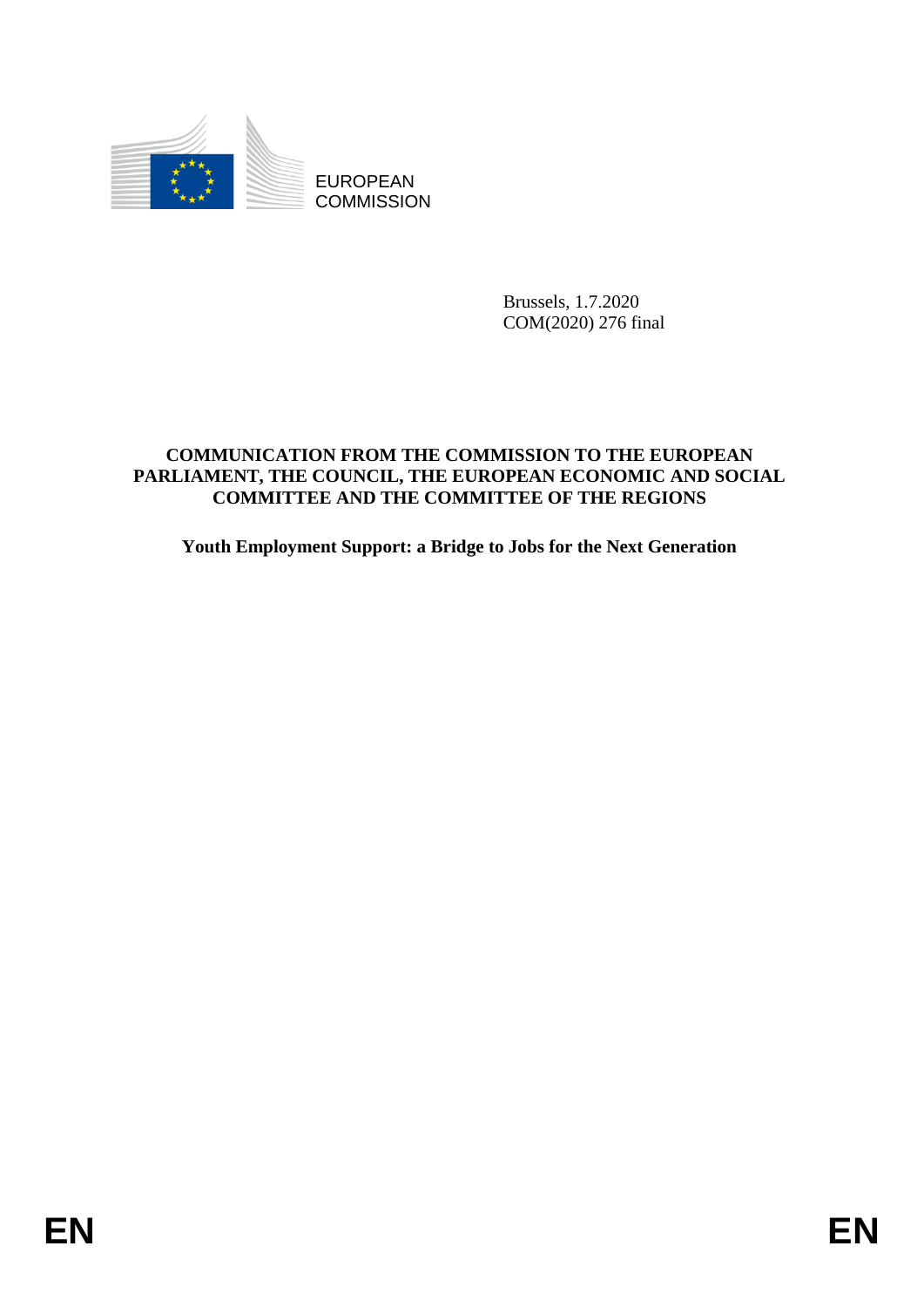*"No Member State should have to choose between responding to the crisis or investing in our people. Therefore, Next Generation EU increases […] youth employment support. It makes sure that people get the skills and the training and the education they need to adapt to this rapidly changing world*<sup>1</sup>."

President Ursula von der Leyen

### **1. INTRODUCTION: INVESTING IN THE NEXT GENERATION**

**Guided by the European Pillar of Social Rights, the Commission laid out its programme for a Social Europe right at the beginning of its mandate<sup>2</sup> , with people at its heart.** Since then, the Commission has prioritised work to help young people and is delivering on its promise. It is strengthening education and training, fostering youth employment, ensuring fair working conditions and improving access to social protection for all, because young people are the next generation and deserve all the opportunities to develop their full potential to shape the future of our continent.

**The COVID-19 pandemic emphasised the need to stay on this road and accelerate with speed.** Though a health crisis first and foremost, the pandemic's impact has spiralled the EU into a deep recession<sup>3</sup>. Rising claims for unemployment benefits foreshadow new challenges. Unemployment will rise among all age groups, but youth have already been struck disproportionally<sup>4</sup>. Over one in six young people have stopped working since the onset of the crisis<sup>5</sup>. Many were working in hard-hit sectors such as accommodation, food, arts, entertainment, wholesale and retail<sup>6</sup>. Others are now trying to enter the labour market when such sectors are no longer hiring.

*Now* **is the time for both Member States and the European Institutions to direct their attention towards the next generation.** We know from the global financial and economic crisis that we should not delay our response. Early signals of trouble that are ignored today can snowball into irreparable damage within just a few years' time. With the flexibility offered by the Commission's Coronavirus Response Investment Initiatives, many Member States mobilised temporary anti-crisis measures quickly. With the help of the European Social Fund (ESF), they maintain jobs and compensate for the disruptions in education and training during the pandemic. Moreover, the new instrument for temporary Support to

1

<sup>1</sup> Speech by President von der Leyen at the European Parliament, 27 May 2020.

<sup>&</sup>lt;sup>2</sup> Communication on "A Strong Social Europe for Just Transitions", COM(2020) 14 final.

<sup>3</sup> European Commission (2020), European Economic Forecast Spring 2020.

<sup>4</sup> ILO (2020), Preventing exclusion from the labour market: Tackling the COVID-19 youth employment crisis.

<sup>5</sup> ILO (2020), ILO Monitor: COVID-19 and the world of work (Fourth edition).

<sup>&</sup>lt;sup>6</sup> McKinsey & Company (2020), Safeguarding Europe's livelihoods: mitigating the employment impact of COVID-19.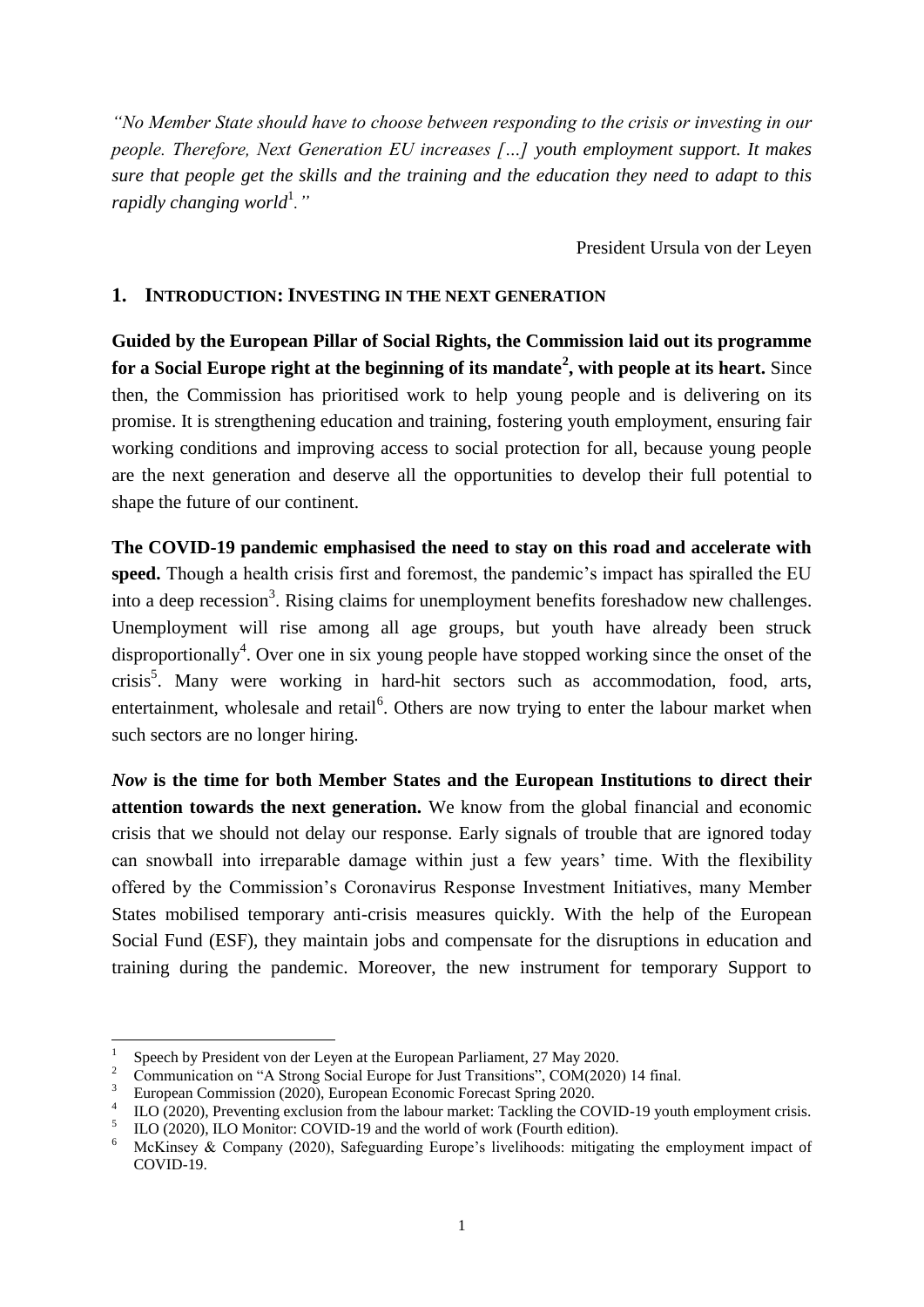mitigate Unemployment Risks in an Emergency  $(SURE)^7$  will allow for up to EUR 100 billion in loans that support Member States' short-time work schemes and similar measures for the self-employed. Building on the Commission's proposal for Next Generation  $EU^8$ , the next logical step is to help young people shape Europe's recovery.

**These joint efforts should result in more opportunities for all young people alike.** For youth in many Member States, this is the second economic recession in their young lives. Someone who turned 18 at the peak of the previous youth employment crisis is now barely 25. Challenges are likely to be worse for discriminated or vulnerable groups, as economic downturns tend to widen inequalities. Youth of vulnerable groups, such as youth of racial and ethnic minorities, young people with disabilities, or young people living in some rural, remote or disadvantaged urban areas, face additional barriers to labour market entry<sup>9</sup>. For example, young people with disabilities have considerably lower employment rates than those without disabilities,<sup>10</sup> and migrant and refugees youth are a growing part of our youth and face specific obstacles and discrimination. Young women are also severely impacted by the crisis. Active and targeted policies will be necessary to ensure reaching out to all.



**The initiatives presented in this Communication contribute to the Commission's recovery strategy from the COVID-19 pandemic.** They make sure that the EU's digital and green transitions are ingrained in the DNA of our youth employment policies. They implement the European Pillar of Social Rights and support the New Industrial Strategy. Other Commission proposals, such as the European Skills Agenda for sustainable

 $\overline{7}$  $\frac{7}{8}$  OJ L 159, 20.5.2020, Proposed by the Commission on 2 April 2020.

 $\frac{8}{9}$  COM(2020)441 final/2.

<sup>9</sup> This requires providing equal treatment for all people regardless of gender, racial or ethnic origin, religion or belief, disability, age or sexual orientation, and people with a migrant background. Moreover, this is connected to the ongoing reflection on demographic change, which addresses brain drain and increased population decline in regions particularly affected by this phenomenon (COM (2020) 241 final).

<sup>&</sup>lt;sup>10</sup> According to ANED using Silc Data from 2016, the employment rate of young people with disabilities between 20 and 29 years of age was just below 45% and the employment gap in relation to young people without disabilities increased between 2008 and 2016.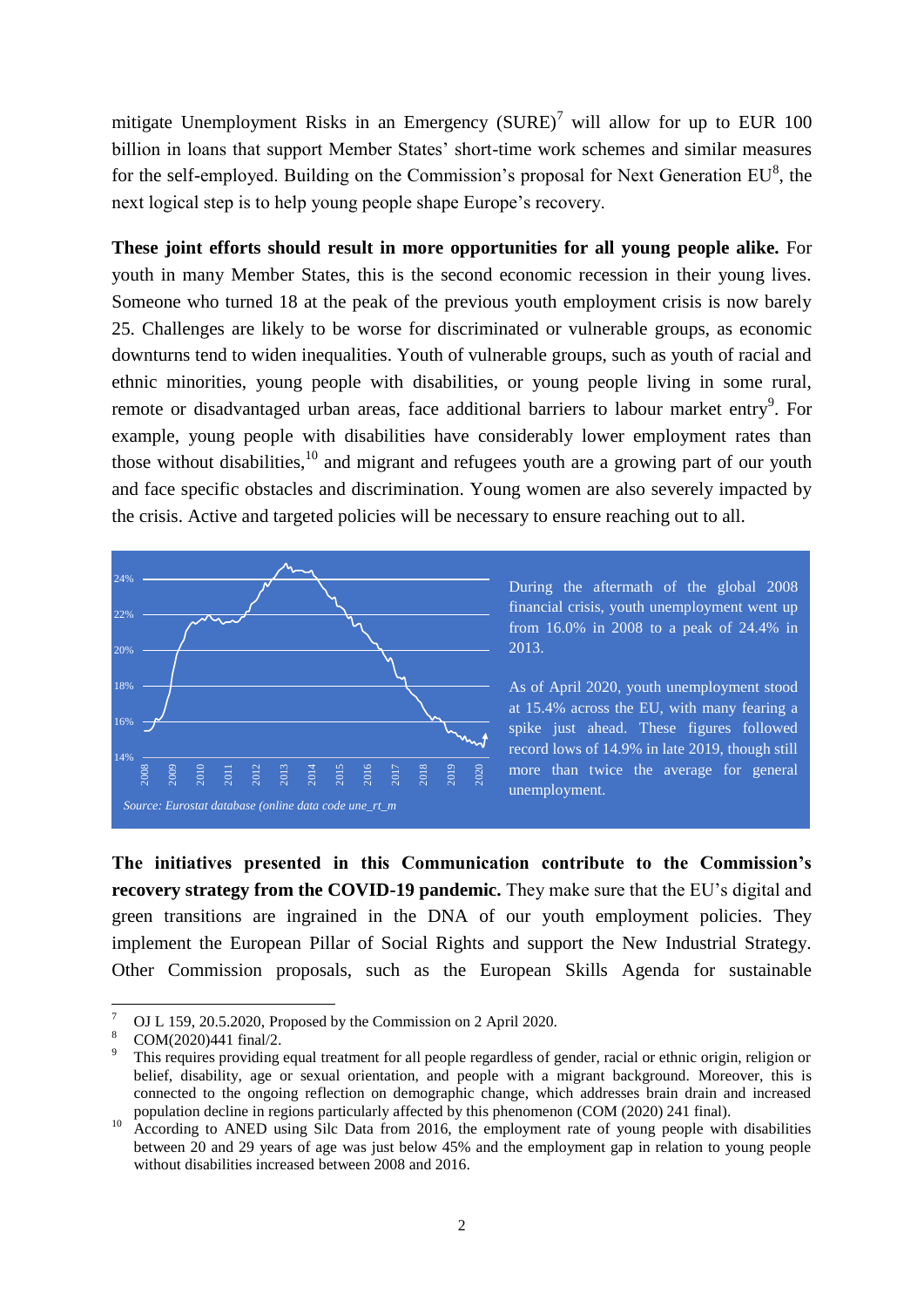competitiveness, social fairness and resilience, adopted on the same day, contribute to boosting youth employment $11$ .

This Communication details how the proposals for Council Recommendations on "a Bridge to Jobs – reinforcing the Youth Guarantee" (Section 2) and on "Vocational Education and Training for Sustainable Competitiveness, Social Fairness and Resilience" (Section 3), together with a renewed impetus for apprenticeships (Section 4) contribute to creating youth employment. The Communication also presents a number of additional measures to pursue this objective (Section 5). **The Commission's proposals for Next Generation EU and the future EU budget will allow for significant EU financing for youth employment (Section 6). It is now for Member States to prioritise investments, as youth employment is primarily their responsibility.**



# **2. A BRIDGE TO JOBS - REINFORCING THE YOUTH GUARANTEE**

1

**Over the last years, the Commission has supported Member States in offering young people stepping stones to enter the labour market.** Launched at the peak of the previous youth employment crisis, the 2013 Youth Guarantee has had a significant transformative effect across many Member States. It has created opportunities for young people, driven structural reforms and innovation, and strengthened public employment services. It has

<sup>11</sup> COM(2020) 274 final. This Communication is complemented by the Commission's upcoming proposals on the Digital Education Action Plan and the European Education Area, these initiatives will form a holistic answer to the challenges faced by our next generation.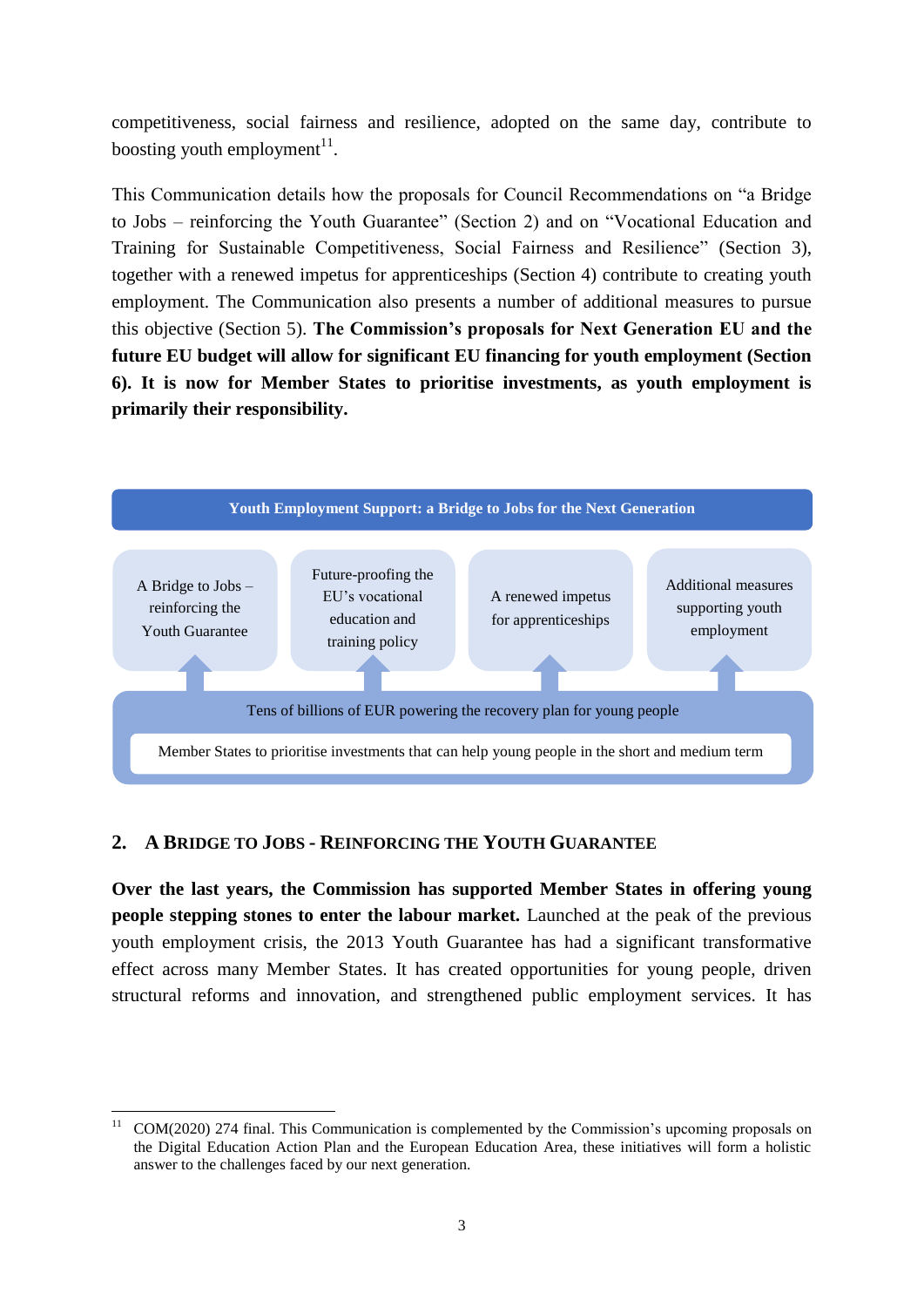helped over 24 million young people across the EU in entering the labour market since its first implementation $^{12}$ .

**The proposal for a Council Recommendation for "a Bridge to Jobs - reinforcing the**  Youth Guarantee" builds on this important work. As school-to-work transitions and a sustainable market integration are taking longer because of a changing nature of work and the skills in demand, it broadens the target group from all unemployed or inactive young people under 25 to all under 30. It supports job creation measures, as well as various activation measures such as counselling, career advice and advocacy. Today's proposal steps up prevention of unemployment and inactivity of young people through better tracking and early warning systems and improves the quality of offers by linking them to recently created quality frameworks.

**The proposal actively tackles gender, racial and ethnic stereotypes, while supporting diversity and inclusiveness, including for young people with disabilities.** Fortunately, many young people are only out of employment, education and training for a short time. Without underlying disadvantages holding them back individually, they may overcome setbacks due to lockdowns or economic cycles relatively quickly. But the crisis should not make us lose sight of those hardest-to-reach, who will need intensive, often one-to-one support. Indeed, some young people risk being out of employment, education or training for a longer term, especially those belonging to the more vulnerable groups of our societies with major barriers to labour market integration even in the best of times. Today's proposal caters for all, making sure that no one is out of employment, education or training for longer than four months by proposing more individualised and targeted approaches. It also underlines the importance of partnerships with, for instance, employers to advice on the changing nature of work, or with supporting social services to help disadvantaged young people get back on track in various other ways.

**Today's proposal also helps accelerating the much-needed digital and green transitions, acknowledging both the opportunities and uncertainties that come with them.** It does so also by assessing and improving the skills and competences needed to find a job on an everchanging labour market. No young person should enter the labour market without at least basic digital skills, and the proposal foresees short and hands-on preparatory trainings, related to specific skill needs of a young person. Crash courses, open online courses or boot camps can improve, in particular, young people's digital skills and those needed for the green transition, but also entrepreneurial and career management skills. This is further supported by the European Skills Agenda for sustainable competitiveness, social fairness and resilience.

 $12$ Local contact points for enrolling in the Youth Guarantee can be found on Europa: [https://ec.europa.eu/social/main.jsp?catId=1218&langId=en.](https://ec.europa.eu/social/main.jsp?catId=1218&langId=en)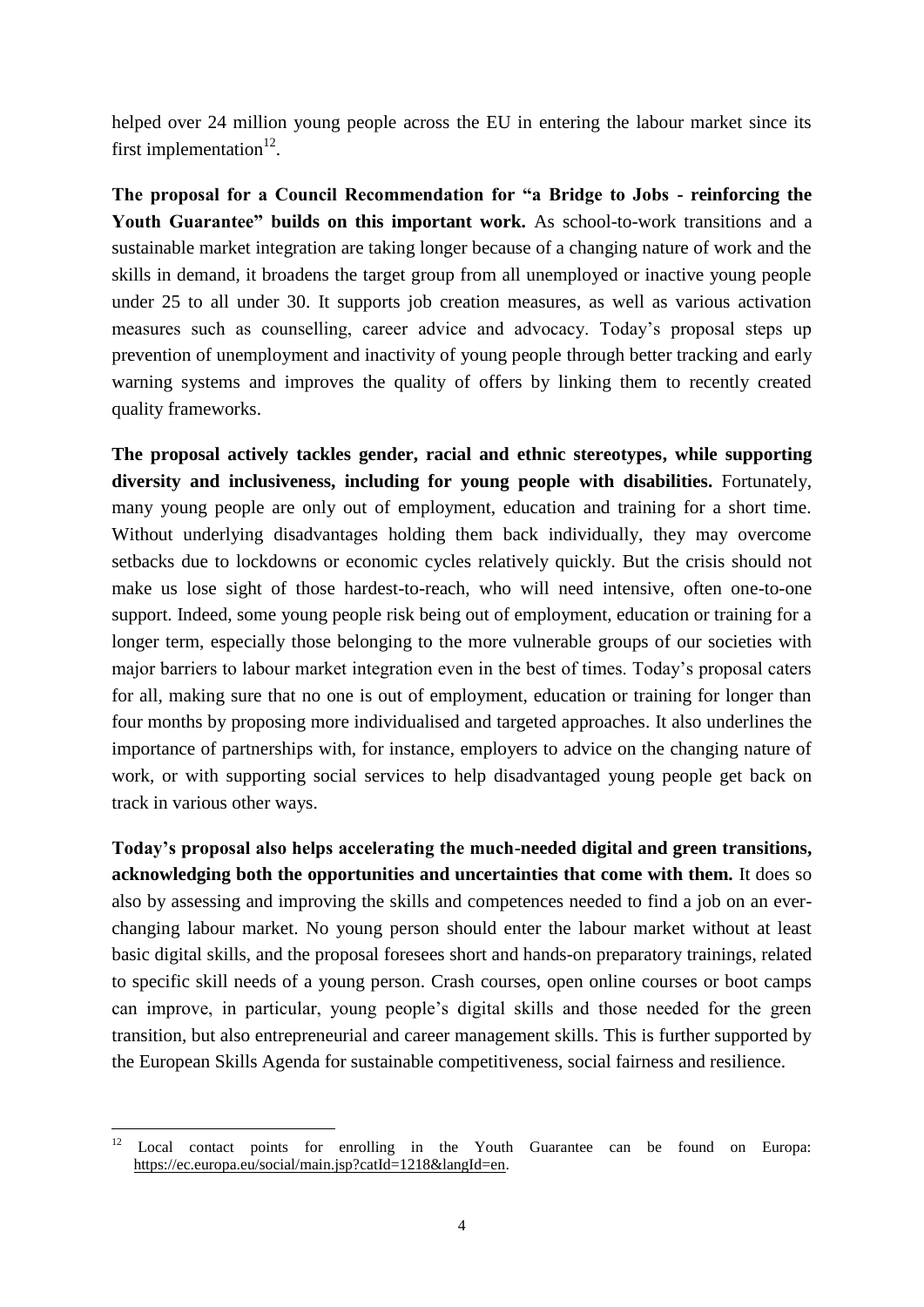# **The proposal provides a framework for action.**

Best practices exist all across Europe. Youth employment has become a key priority in the EU budget. Now is the time for Member States to step up their efforts, integrate lessons learnt and mobilise EU funding (Section 6).

Priority operations for which the EU budget can be mobilised include training sessions of short duration, reinforced mapping systems, early warning systems and tracking capabilities (see Section 6).

*A Commission proposal for a Council Recommendation on a Bridge to Jobs - reinforcing the Youth Guarantee*<sup>13</sup> *accompanies this Communication.*

# **3. FUTURE-PROOFING THE EU'S VOCATIONAL EDUCATION AND TRAINING POLICY**

**The economic recovery ahead is an opportunity to accelerate reforms in vocational education and training (VET) to contribute to the EU's sustainable competitiveness, social fairness and resilience.** While vocational education and training increasingly caters for the upskilling and reskilling needs of our adult population, it plays a key role in supporting youth employment too, in particular through apprenticeships, sometimes referred to as dual learning<sup>14</sup>. However, the COVID-19 pandemic has had an enormous impact on vocational education and training, with work-based learning and apprenticeships perhaps most gravely affected, due to their focus on practical training and direct links to the workplace<sup>15</sup>. With schools and training centres physically closed and learning taking place remotely, education and training – normally the "great equaliser" of our societies – struggled to tackle youth poverty and social exclusion.

**Future-proofing vocational education and training systems means synchronising them with the green and digital transitions, and making them adaptable to any future challenge.** It means investing in their digital readiness and ensuring access to the necessary tools and technologies for every learner, teacher and trainer. It also means fostering the development of a strong set of skills to empower people to design, produce and manage products and services in an environmentally sustainable way and to provide employers with the skilled workforce they need.

**A modernised, more agile vocational education and training policy will enable a smoother transition from the world of education to the world of work.** It will contribute

1

<sup>&</sup>lt;sup>13</sup> COM(2020) 277 final.

<sup>&</sup>lt;sup>14</sup> During the economic recession brought about by the global financial and economic crisis, VET proved to be an essential part of the efforts to support youth employment. Particularly apprenticeships and short-term VET programmes targeting the unemployed managed to increase employability.

<sup>&</sup>lt;sup>15</sup> Cedefop (2020), How are European countries managing apprenticeships to respond to the COVID19 crisis? Synthesis report based on information provided by Cedefop community of apprenticeship experts.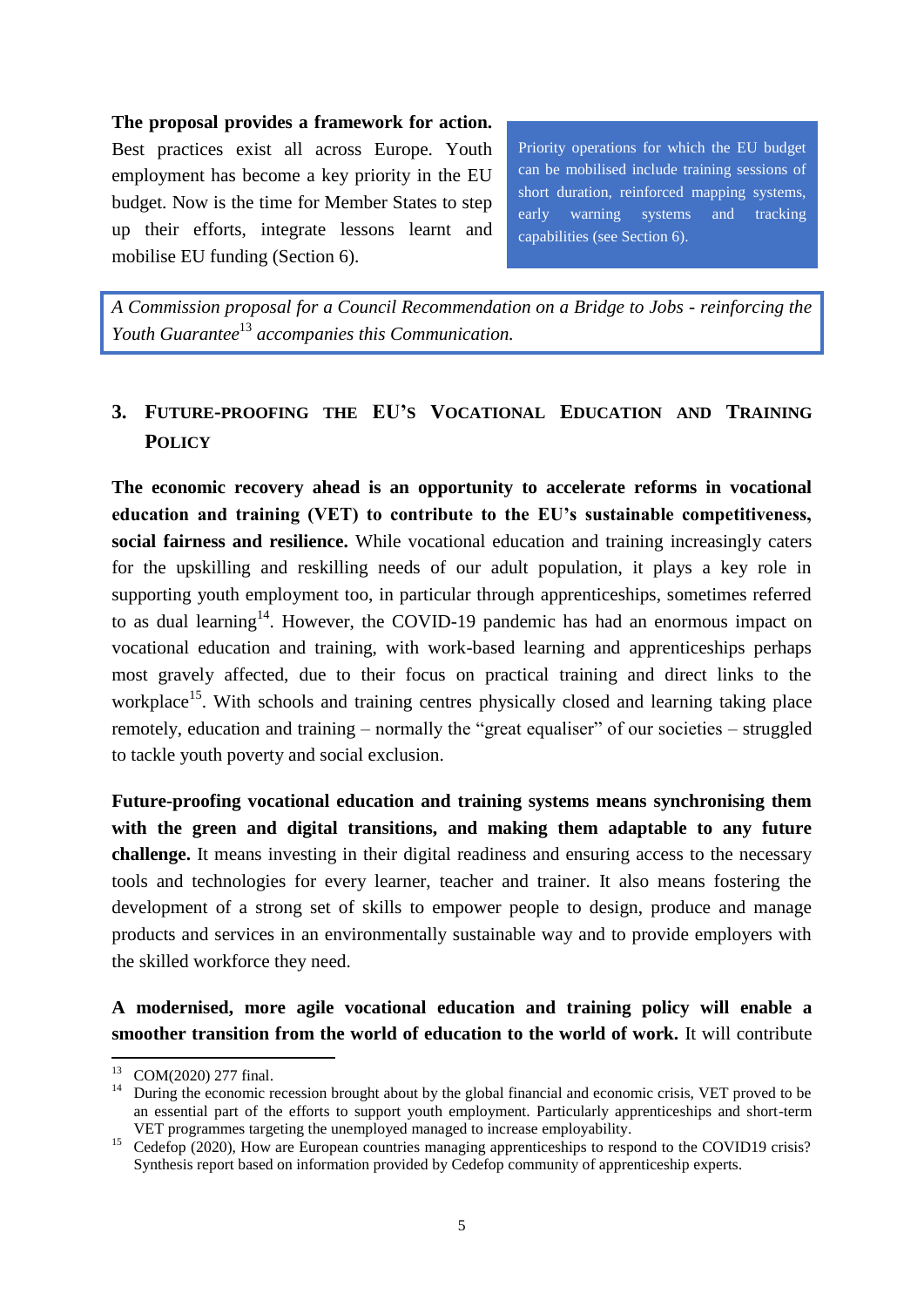to decreasing the number of young people out of employment, education and training across the EU. It sets ambitious objectives for VET learners' employability (82%), exposure to work-based learning (60%) and international mobility (8%). It will also improve the quality of the continued education and apprenticeship offers as part of the reinforced Youth Guarantee, helping young people who have already embarked on the school-to-work and early job-to-job transitions. At the same time, it will promote better quality assurance of vocational education and training programmes and recognition of qualifications.

**Future-proofing vocational education and training requires embracing both excellence and equity.** Vocational education and training institutions should become centres of vocational excellence, which provide innovative training solutions, facilitate access to stateof-the-art technology and act as business incubators. At the same time, it means actively tackling gender bias and other forms of discrimination, promoting equality of opportunity through measures promoting, for instance, gender balance in traditionally "male" or "female" professions. It also implies removing barriers that impede the participation of racial and ethnic minorities, including Roma, people with a migrant background and people with disabilities – for whom accessibility needs to be ensured.

*A Commission proposal for a Council Recommendation on vocational education and training for sustainable competitiveness, social fairness and resilience*<sup>16</sup>*, part of the European Skills Agenda for sustainable competitiveness, social fairness and resilience, is adopted today.*

# **4. A RENEWED IMPETUS FOR APPRENTICESHIPS**

**Apprentices we train now will be highly skilled workers in a few years' time.** Apprenticeships lead to the skills that employers actually need, while an apprentice gains the insights, practical abilities and networks for a smooth labour market entry and active participation in society. Apprenticeships also contribute to a speedy labour market recovery. They add a skilled labour force to a wide range of sectors, enhancing the productivity and competitiveness of companies big and small across the EU. Apprenticeships should be encouraged and supported, as spearheaded by the Commission's proposal for a future-proof vocational education and training.

**While quality and effective apprenticeships have a vital role to play in preserving and creating youth employment, they have been particularly impacted by the COVID-19 lockdowns.** Many SMEs are no longer in a position to accept candidates due to a lack of resources and activity. In response,

Priority operations for which the EU budget can be mobilised include direct subsidies for apprentices in SMEs and bonuses for the placement of apprentices from insolvent companies into other companies or intra-company training centres (see Section 6).

<sup>1</sup> <sup>16</sup> COM(2020) 275 final.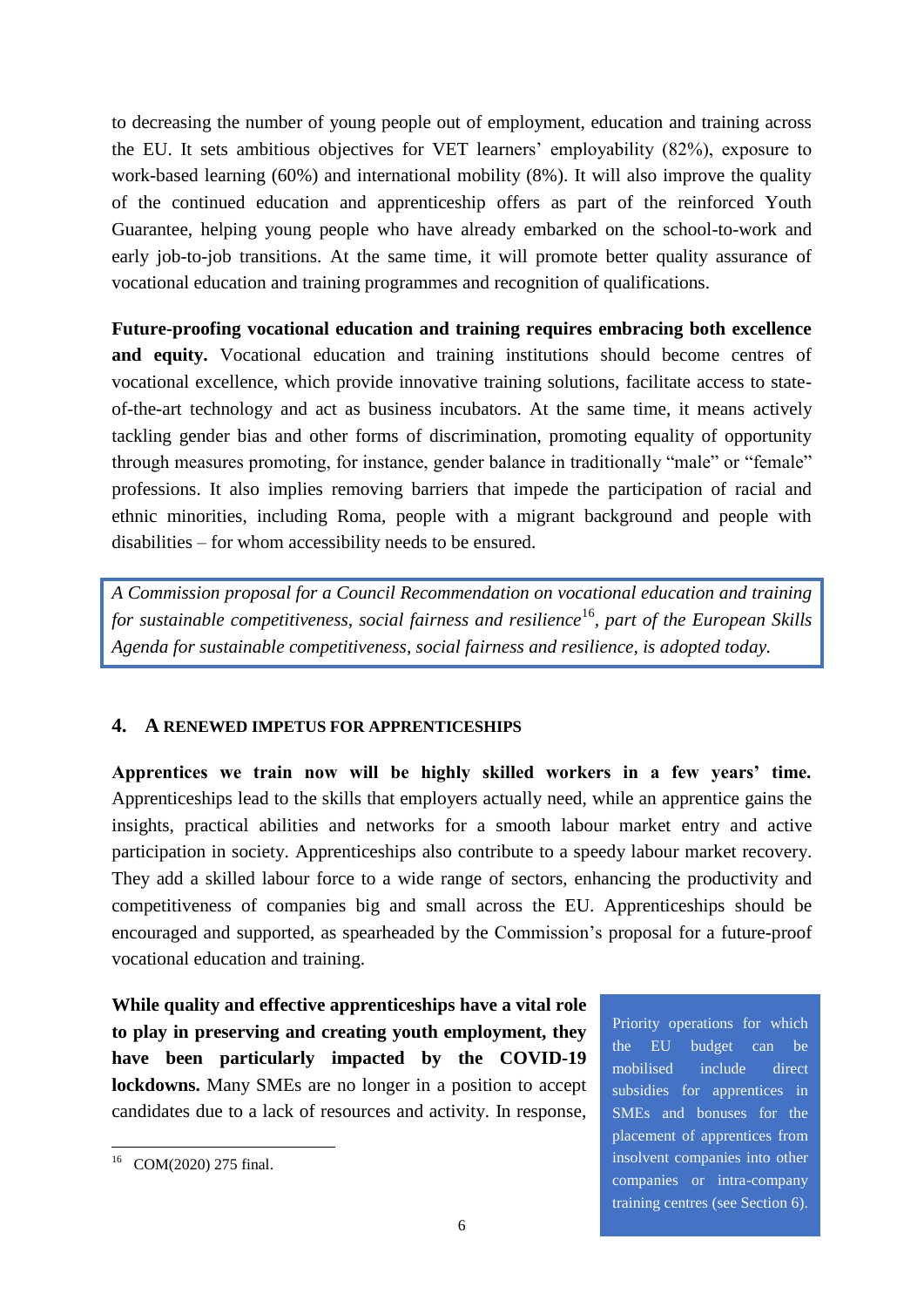some Member States have already called upon employers to step up efforts in preserving apprenticeship offers. EU funding can be mobilised to help ensure that apprenticeships keep playing their vital part in the labour market recovery (Section 6).

The **European Alliance for Apprenticeships** has been instrumental in mobilising over 900 000 opportunities for young people since its setup in 2013. **It will now be renewed to give a boost to apprenticeships across the EU, which will contribute to a stable supply of quality and effective placements for the young<sup>17</sup> .**

**The renewed Alliance will call for new commitments for digital and green apprenticeships,** focusing on the economic sectors<sup>18</sup> that will be on the frontline of the transition to a climate neutral Europe. It will bring together governments, social partners, businesses, chambers, regions, youth organisations, vocational education and training providers and think tanks<sup>19</sup>. Concretely, the renewed Alliance will include:

**committing to quality and effective apprenticeships**, and encouraging Member States and companies to do so, by fostering national apprenticeships coalitions.

**incentivising support to SMEs** for providing a stable supply of quality and effective apprenticeships.

**mobilising local and regional authorities** as catalysts for apprenticeships within the local business environment.

**strengthening social dialogue** through a more active involvement of national social partner organisations.

**engaging European sectoral social dialogue committees** in apprenticeships proactively, with a view to agree on joint sectoral pledges.

**supporting the representation of apprentices** in the Member States by relaunching the European Apprentices Network.

<sup>1</sup> <sup>17</sup> The Alliance strengthens the quality, supply and overall image of apprenticeships across Europe, while also promoting the mobility of apprentices. These aims are promoted through national commitments and voluntary pledges from stakeholders.

<sup>&</sup>lt;sup>18</sup> Such as sectors contributing to a circular economy, blue economy, sustainable building construction and renovation, agriculture, smart mobility and energy.

<sup>&</sup>lt;sup>19</sup> The renewed Alliance will be embedded in the Pact for Skills as part of the European Skills Agenda for sustainable competitiveness, social fairness and resilience.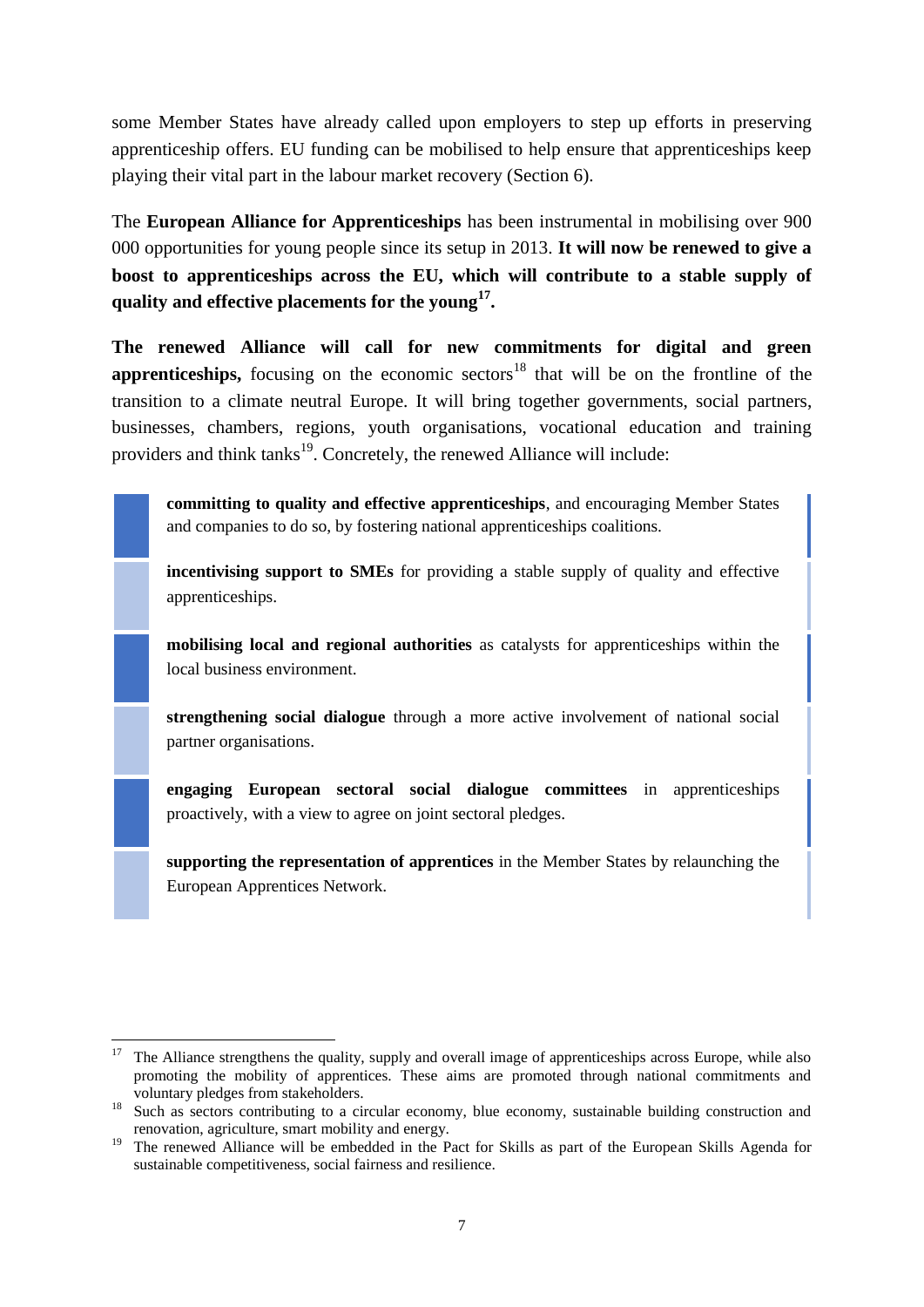*In addition to supporting Member States in using the EU funds for the benefit of apprenticeships and related reforms (see also Section 6), the Commission will give a new impetus to the European Alliance for Apprenticeships.* 

# **5. ADDITIONAL MEASURES SUPPORTING YOUTH EMPLOYMENT**

All the initiatives presented in this Communication **aim to help the EU's youth, whether they are just to embark on the difficult shift from school to work, or struggling with the**  first job-to-job transitions. Such support cannot be piecemeal, as the barriers experienced by young people and the underlying disadvantages are multifaceted and wide-ranging. To complement them, this section comprises a number of **concrete additional measures contributing to youth employment.** 

**Public employment services play a crucial role.** They have long-standing experience in the fields of career transition management, placement, continuing professional development, upskilling and reskilling. Despite persistent budgetary constraints and the new rise in unemployment and short-time work schemes, public employment services have risen to the occasion with an invaluable exchange of first responses, pitfalls and success stories in the immediate aftermath of the COVID-19 pandemic<sup>20</sup>.

*The Commission will support the European Network of Public Employment Services and step up its mutual learning capacity. The Europe-wide network will be tasked to consider comprehensive mutual learning and exchange of innovative practices in order to strengthen public employment services' capacities for youth employment support. This will include the strengthening of partnerships with other stakeholders and intensifying outreach to vulnerable youth.* 

**Supporting self-employment is another important means of speeding up labour market recovery.** However, young people largely lack the networks to give them access to, for instance, business finance and entrepreneurial skills. Through meaningful exchanges of best practices, existing networks for aspiring young entrepreneurs at national and local level will be strengthened. Such networks bring nascent entrepreneurs into contact with businesses, role models, incubators and other local start-up support services.

*The Commission will support the strengthening of networks for aspiring young entrepreneurs. The support will pay attention in particular to young women, other* 

<sup>&</sup>lt;u>.</u> <sup>20</sup> European Commission (2020), European Network of Public Employment Services: PES measures and activities responding to Covid-19.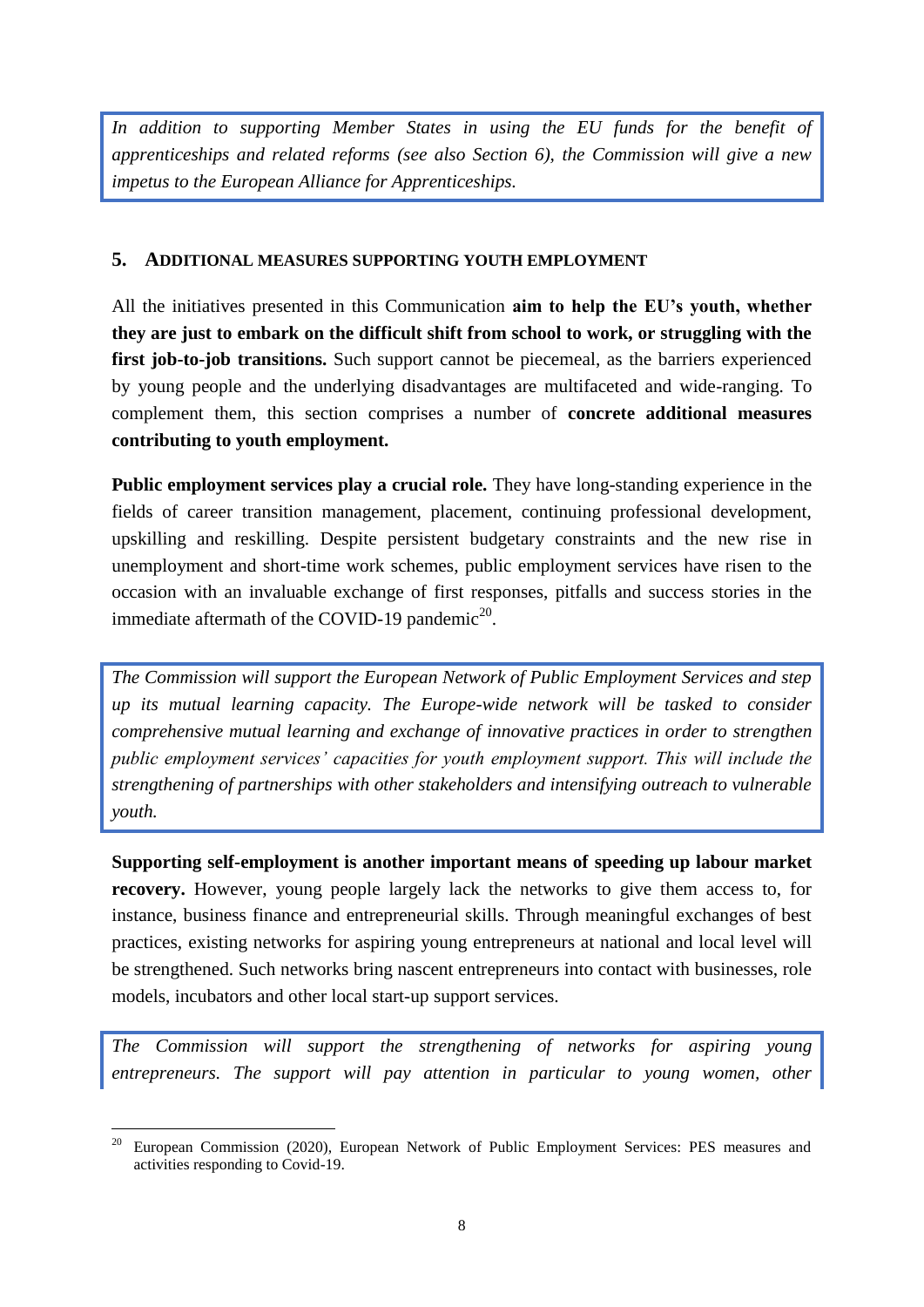*discriminated or vulnerable groups, while promoting self-employment opportunities in the digital and green economy.* 

**Social entrepreneurship increases the attractiveness of self-employment for many young people inspired by entrepreneurial career paths that are linked to positive and meaningful societal impact.** Moreover, social economy organisations such as cooperatives and social enterprises are often more resilient to economic cycles. They make the ecosystems in which they operate more adaptable through social innovation and social inclusion at local and regional levels, also benefitting those furthest from the labour market.

*The Commission's Action Plan for the Social Economy, scheduled for 2021, will also focus on youth, including entrepreneurial opportunities yielded by the social economy, such as*  helping local communities, striking local green deals and activating vulnerable groups<sup>21</sup>.

**Young people who have not yet entered the labour market or who have just made the jump into the world of work may not have access to social protection.** Some Member States have already rolled out a series of emergency measures to support vulnerable groups not previously covered, to cushion the economic and social impacts of the COVID-19 pandemic. But the world of work had become more precarious even before the crisis.

**Non-standard forms of employment, such as platform work, have become increasingly prevalent among young people.** They create new opportunities for young people to enter the labour market, including when they need flexibility to combine work with education or caring responsibilities. Building on last year's Council Recommendation on Access to Social Protection, the Directive on Transparent and Predictable Working Conditions as well as the European Semester work, we need to address the gaps in access to social protection in new forms of work while further improving working conditions.

*Firstly, the Commission is examining the challenges related to platform work, and will propose in 2021 measures to improve working conditions of people working through digital platforms.*

*Secondly, the forthcoming Monitoring Framework on Access to Social Protection will zoom in on access for people in different forms of employment, including non-standard contracts, which are of particular relevance for young people. This will help identify gaps and support actions to fill them.*

<sup>21</sup> In addition, the Action Plan will explore how to improve the entrepreneurial skills of young people in social economy organisations and social enterprises, also based on the experiences from the "Erasmus for Young Entrepreneurs" programme and the actions supported by the ESF+.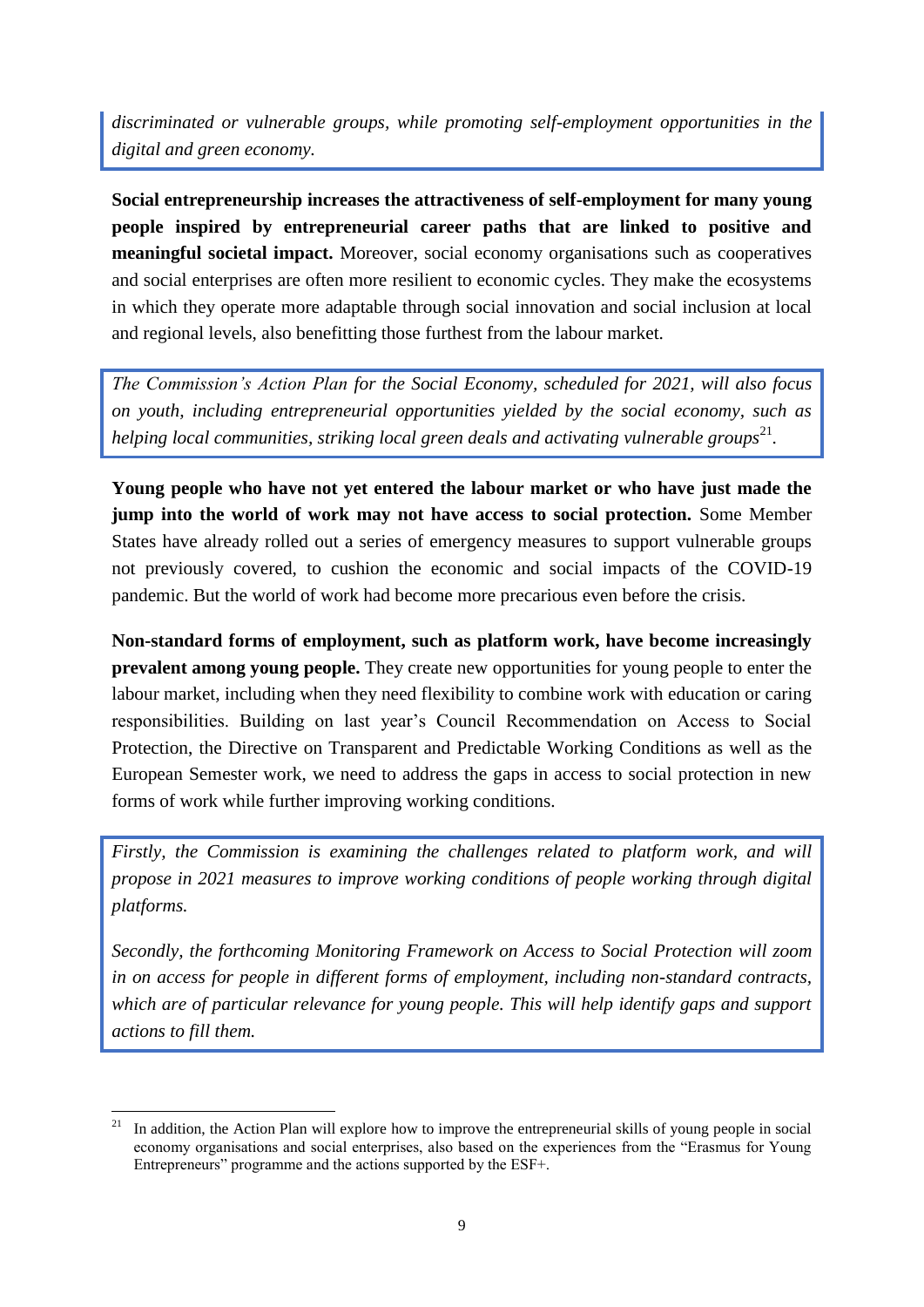*Thirdly, the Commission will launch a study specifically on young people's access to social protection. The exercise will chart the qualifying conditions of various benefits across different forms of employment, enabling a much-needed exchange of good practice.* 

# **6. THE EU BUDGET POWERING THE RECOVERY PLAN FOR YOUNG PEOPLE**

**The Commission's proposal for Next Generation EU and the long-term budget provides significant resources<sup>22</sup> to support youth employment,** as part of a major budgetary initiative to tackle the economic and social impact of the pandemic. In the short term, REACT-EU<sup>23</sup> will endow cohesion policy funding with EUR 55 billion for 2020-22. EUR 5 billion of this envelope is proposed to be available still this year. This additional funding will be allocated to Member States taking into account several criteria, one of which is the effect of the current crisis on youth unemployment. The top-up of the European Social Fund will be of particular relevance to address the challenges to young people already observed across the Member States.

**Moreover, the newly proposed Recovery and Resilience Facility yields an unprecedented opportunity to speed up much-needed structural reforms for the medium-term.** A proposed budget of EUR 560 billion will support investments and reforms essential to a lasting recovery and linked to the European Semester.

**In order for Member States to receive support under the Recovery and Resilience Facility, they will have to draw up recovery and resilience plans**. Such recovery and resilience plans should address the economic and social impacts of the crisis, the digital and green transitions, as well as the relevant priorities identified under the European Semester<sup>24</sup>. Prioritising support to youth employment and related reforms has the potential of a lasting impact on the Member State concerned in terms of growth potential, job creation and social resilience.

**These efforts will be complemented in the 2021-27 financing period by the European Social Fund Plus with a proposed budget of EUR 86 billion.** The fund will support the full range of employment, education and training measures put forward by the proposal for "a Bridge to Jobs - reinforcing the Youth Guarantee" as well as vocational education and

 $22$ All amounts are in 2018 prices, except for the EUR 5 billion of REACT-EU for 2020.

<sup>&</sup>lt;sup>23</sup> Financed by the proceeds of Next Generation EU for post-2020 and by adapting the current financial framework for 2020.

<sup>&</sup>lt;sup>24</sup> Pending endorsement by the Council, the Commission's proposals for 2020 country-specific recommendations, in the context of the European Semester, put a strong focus on strengthening active labour market policies (ALMPs) and upskilling, notably for young people. The Commission has proposed 19 recommendations on ALMPs and employment services, as well as 22 recommendations on fostering skills development, equal access to quality education and training and digital learning. These country-specific recommendations will provide a crucial steer for relevant reforms.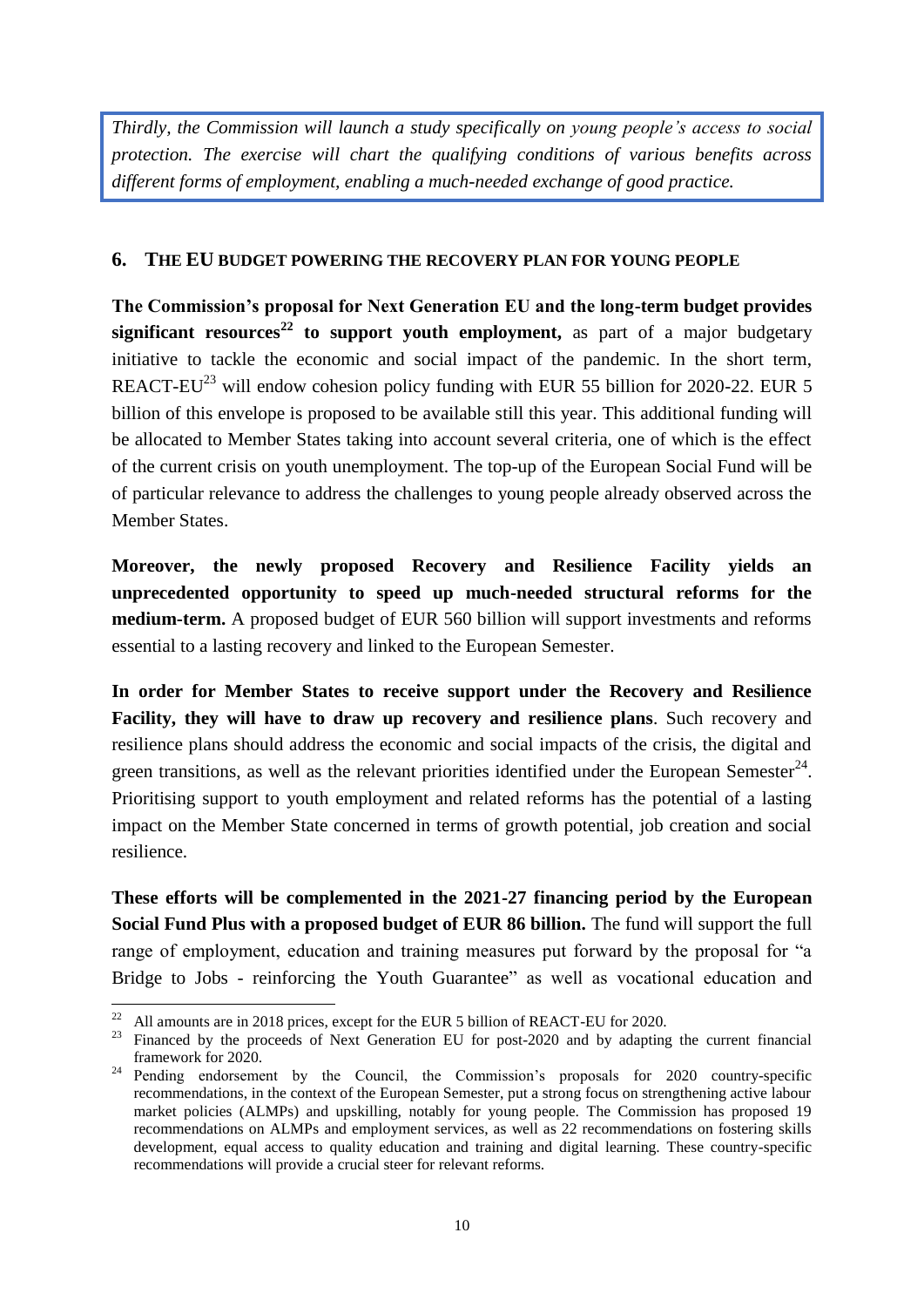training system and apprenticeship reforms. To this end, the Commission adopted an amended European Social Fund Plus legislative proposal on 28 May 2020. It proposes a strengthened commitment for those Member States where youth unemployment is particularly high to dedicate 15% of their allocation to youth employment measures. This fund is an important financing source for the proposal for "a Bridge to Jobs - reinforcing the Youth Guarantee"<sup>25</sup>.

**The initiatives presented in this Communication can also be supported through other EU instruments.** The European Regional Development Fund and InvestEU, under its Social Investment and Skills window (with a proposed budget of EUR 3.6 billion) and its new Strategic Investment Facility (with a proposed budget of 31 billion), can provide important, future-proof investments in education and training infrastructure, modernising and adapting vocational education and training, and shifting to environmentally ambitious technologies. A dedicated SME window under InvestEU can help smaller businesses with their training needs and their capacities to recruit young people<sup>26</sup>. The Technical Support Instrument<sup>27</sup> can support Member States in the preparation and implementation of reforms, notably in the field of education and training and labour market policies, by mobilising EU funds and technical expertise.

*The Commission urges Member States to step up youth employment support, seize the unique opportunity to mobilise tens of billions of Euros of the future EU budget to this effect and prioritise some of the operations mentioned below. Member States should deploy those measures best suited to target the specific challenges they are facing.*

*The overall EU ambition is to increase the level of support dedicated to youth employment compared to the 2014-2020 financing period, which is estimated to be EUR 22 billion<sup>28</sup>. The proposed additional resources under Next Generation EU and the full range of instruments provided by the EU's proposed long-term (2021-27) budget provide unprecedented opportunities to achieve that ambition.* 

<sup>25</sup> <sup>25</sup> The Commission proposed that Member States with a rate of young people out of employment, education and training above the EU average dedicate 15% (instead of the earlier proposed 10%) of European Social Fund Plus to youth employment measures. In the context of supporting offers of employment, continued education, apprenticeships and traineeships, it will be important to aim for a better balancing of the four available types.

<sup>&</sup>lt;sup>26</sup> Furthermore, Erasmus+ will substantially increase opportunities for learning and training abroad for young people, teachers and trainers, including in vocational education and training. The Common Agricultural Policy will continue to support, with an enhanced set of instruments, young people that would like to engage in agriculture and young people living in rural areas. The Digital Europe Programme and the Single Market Programme will help finance the objective of fostering youth employment, notably through actions geared towards acquiring digital skills and promoting entrepreneurship for young people.

 $27$  COM(2020) 409 final.

<sup>&</sup>lt;sup>28</sup> This comprises European Social Fund and Youth Employment Initiative investments, including national cofinancing.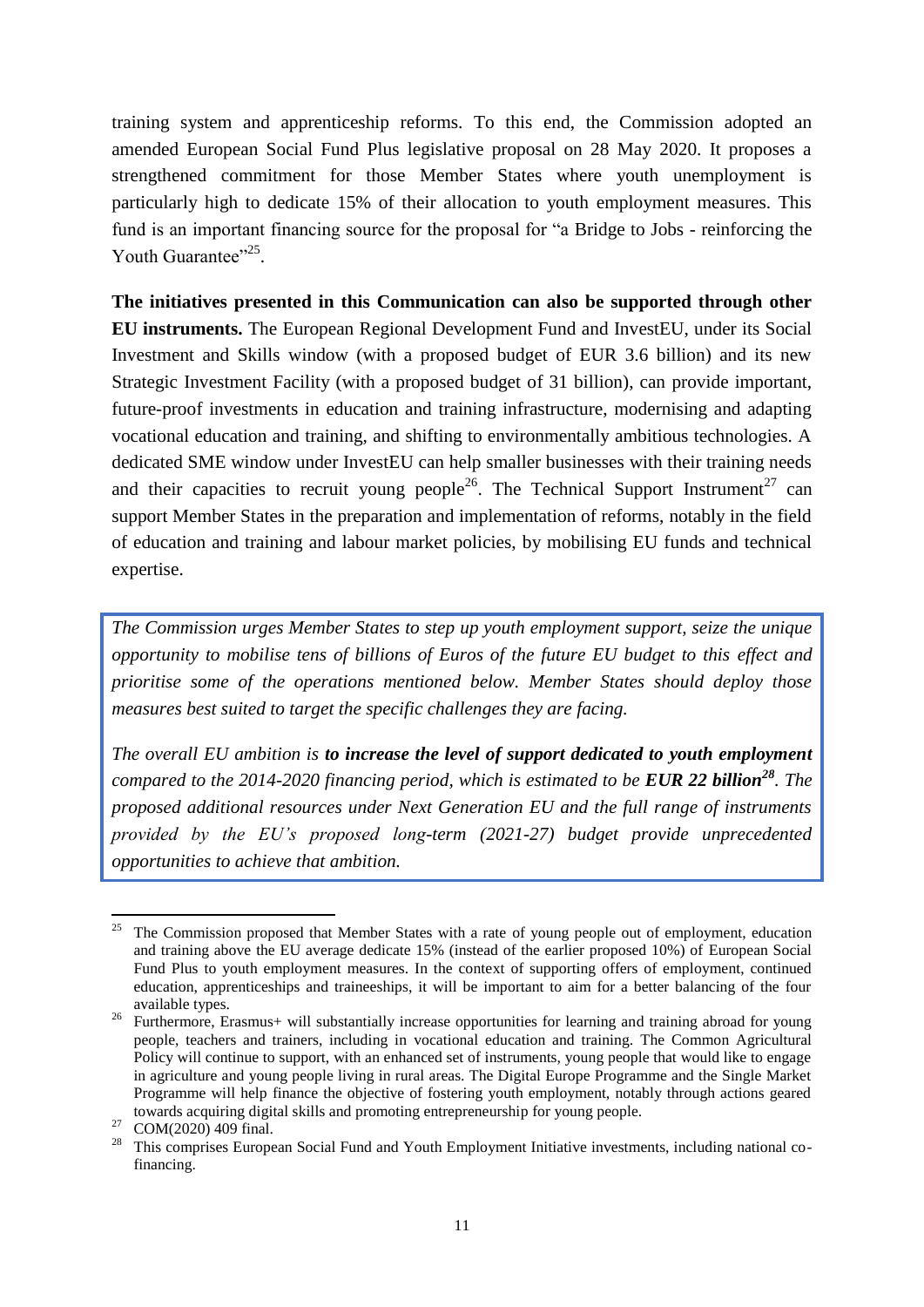*The Commission will actively engage with national authorities and prepare guidelines so as to ensure that adequate EU resources are allocated to youth employment support. In particular, The Commission will encourage and support Member States to prioritise investments for youth employment in the digital and green transitions and to harness the European Green Deal as the growth engine for jobs under the Recovery and Resilience Facility.*

A non-exhaustive overview of operations that can be supported with the future EU budget with results to be expected in the *short term*, in particular by making use of the resources of Next Generation EU and the EU's long-term budget:

**Short-time work schemes** targeted at young employees and similar measures for young self-employed, to protect them in particular from the risk of unemployment, as well as from loss of income.

**Social protection in the form of income replacement or income top-up** such as unemployment benefits, lump sums or sick leave payments to young workers who were previously excluded and/or had limited access to social protection due to strict eligibility criteria or their labour market status (e.g. the self-employed).

**Direct subsidies for apprentices in SMEs** including remuneration, recruitment bonuses and temporary social contributions coverage, as well as trainers' wages and/or their social contributions to stabilise and increase the supply of quality and effective apprenticeships.

**Direct hiring subsidies** including wage subsidies, recruitment bonuses for new hires and temporary contributions to social protection coverage to facilitate the acquisition of work experience and/or entry into first, quality jobs for young people. These are particularly efficient if well targeted and combined with training measures.

**Financial aid for students**, whether pursuing campus-blended, blended or online programmes, in the form of grants or loans with favourable interest rates and state guarantees, to enable young people to prolong their studies or to re-enter education or training.

**Training sessions of short duration** (such as short learning courses, boot camps or workshops) to upskill unemployed or inactive young people for their immediate labour market integration, focussing on e.g. digital skills, green skills, entrepreneurial skills and career management skills.

**Pathways for reintegration into education and training**, including second chance education programmes, in particular for early leavers from education and training, and low-skilled young people.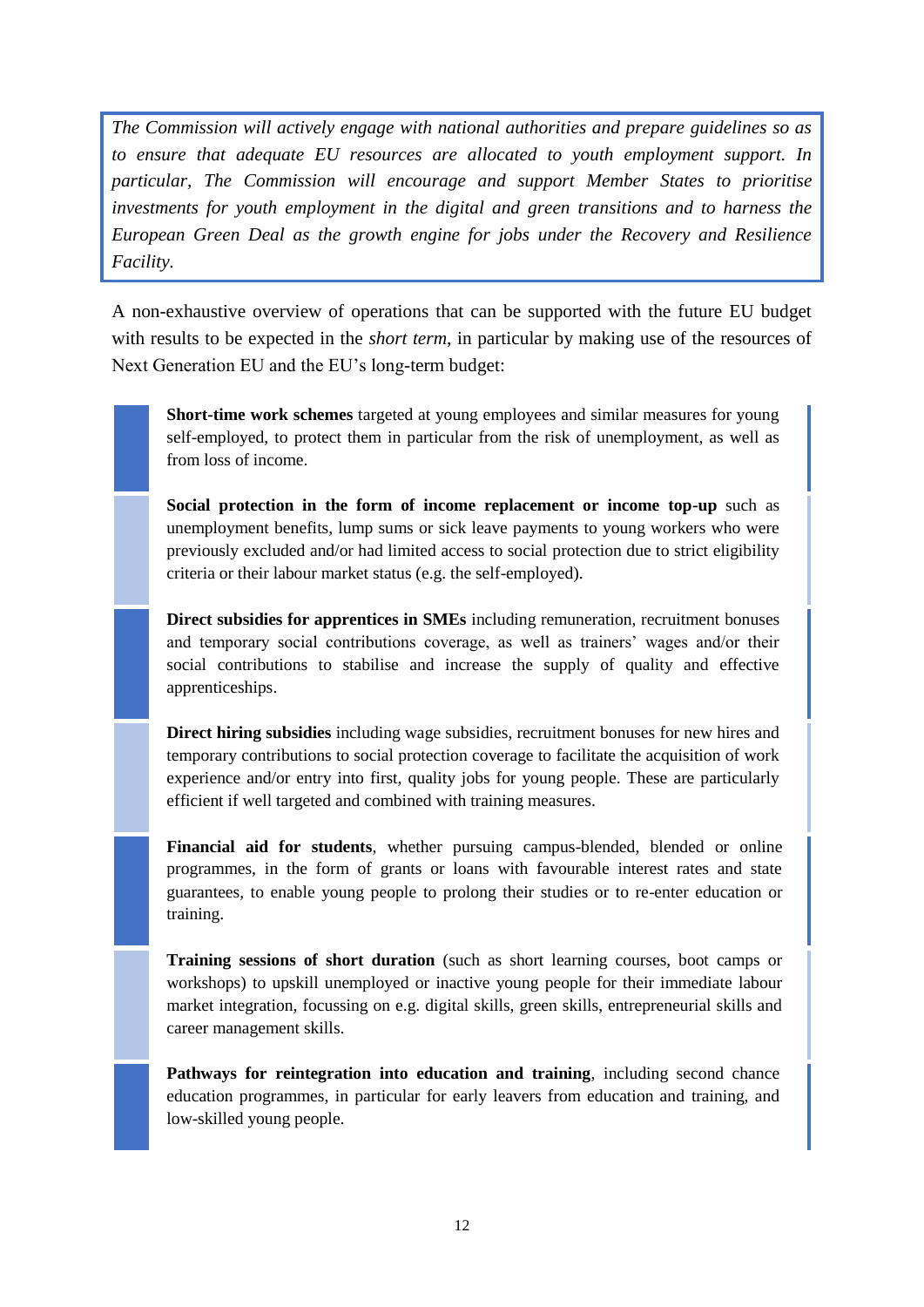**Placement of apprentices** from insolvent companies into other companies or intracompany training centres.

**Start-up grants and loans** for young entrepreneurs to set up new businesses and create jobs.

A non-exhaustive overview of priority operations to avert a new youth employment crisis, with results to be expected in the *medium term*, in particular by making use of the resources of Next Generation EU and the long-term budget:

**Capacity building of public employment services** to e.g. reach out to greater numbers of young people (including vulnerable groups), provide more individualised support (in terms of counselling, guidance and mentoring) and strengthen integrated service provision.

**Reinforced mapping systems, early warning systems and tracking capabilities** to identify young people who are (at risk of becoming) unemployed or inactive, as well as implementation measures aimed at tackling early leaving from education and training, so as to contribute to a better prevention strategy.

**Young entrepreneur networks, mentoring schemes and business incubators** to help aspiring entrepreneurs, especially young women and discriminated or marginalised groups, enter the labour market and build up the skills needed for various business models, including social entrepreneurship.

**Career management trainings in formal education and training** to prepare young people for a volatile, precarious world of work and to explain possible steps in finding a job or receiving support.

**Implementing VET and apprenticeships reforms**, which may include investments in curricula reforms for increased labour market relevance, flexibility and modularisation, expansion of higher VET programmes<sup>29</sup>, setting up quality assurance and graduate tracking systems, training of teachers and trainers in VET, supporting mobility of VET learners, teachers and trainers.

**Investments in digital learning infrastructure and technology, state of the art industry equipment and technologies** for VET schools and VET training centres, (including for Centres of Vocational Excellence), to equip VET for the digital and green transitions.

**Investments in inter-company training centres** (whether setting up new ones, reinforcing existing ones or embedding them in Centres of Vocational Excellence), to

1

<sup>29</sup> Programmes at European Qualifications Framework (EQF) levels 5 to 8.